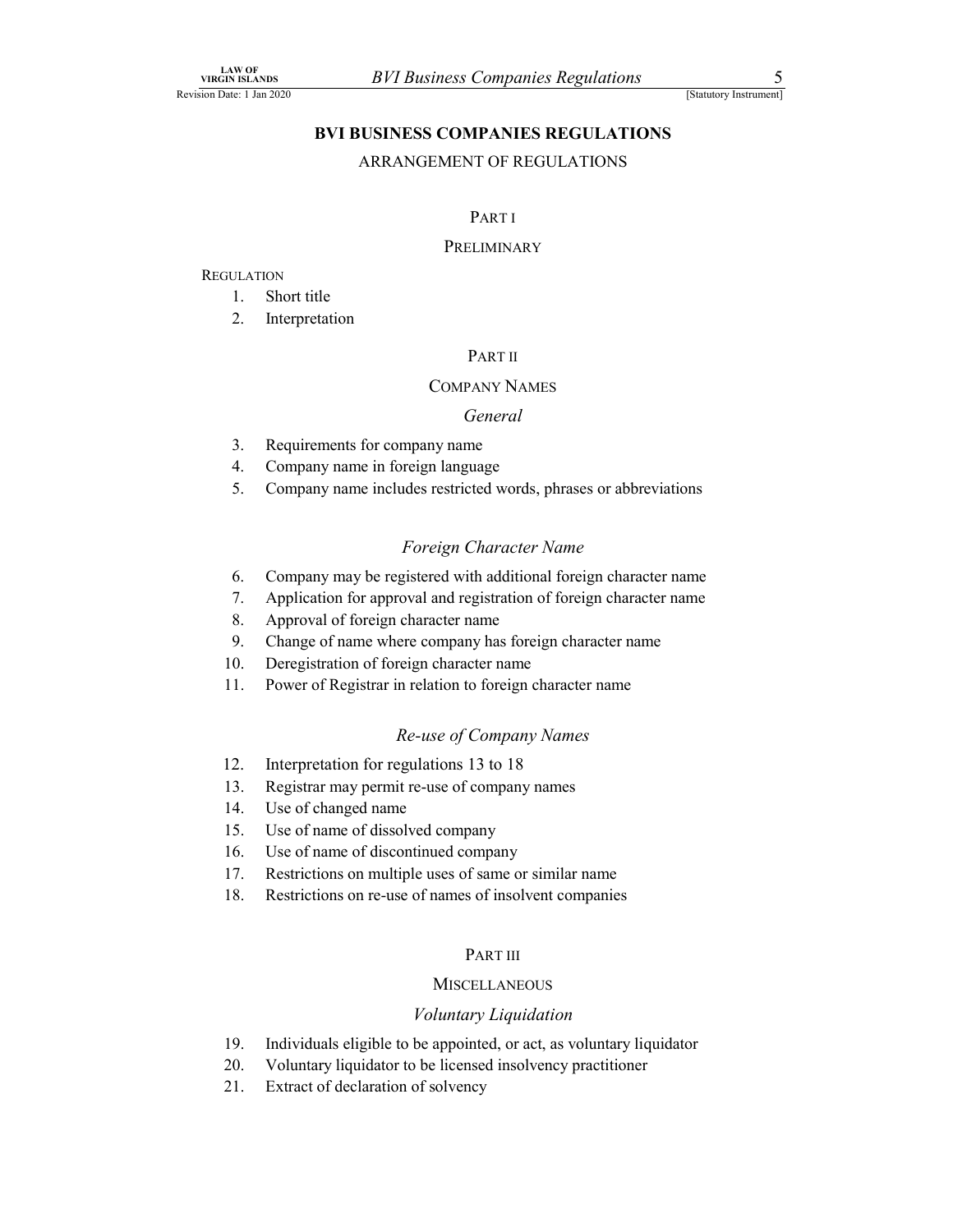$\frac{6}{\frac{L\textrm{AW OF}}{\textrm{Rexion Data: 1 Jan 2020}}}$ <br>
22. Advertisement by voluntary liquidator of notice of appointment<br>
23. Publication of approved agents <sup>22</sup>. Advertisement by voluntary liquidator of notice of appointment<br><sup>22</sup>. Advertisement by voluntary liquidator of notice of appointment<br><sup>23</sup>. Publication of approved agents<br><sup>24</sup>. Register of charges<br><sup>25</sup>. Certificate of <sup>LAW OF</sup><br>
Entry Instrument *BVI Business Companies Regulations*<br>
<sup>LAW OF</sup><br>
Revision Date: 13<br>
22. Advertisement by voluntary liquidator of notice of appointment<br> *Registrar and Commission*<br>
23. Publication of approved agen *BVI Business Companies Regulations*<br> *Revision Date:* 11<br>
Revision Date: 11<br>
22. Advertisement by voluntary liquidator of notice of appointment<br> *Registrar and Commission*<br>
23. Publication of approved agents<br>
24. Registe *BVI Business Companies Regulations*<br>
<sup>LAW OF</sup><br>
<sup>LAW OF</sup><br>
Revision Date: 11<br>
22. Advertisement by voluntary liquidator of notice of appointment<br> *Registrar and Commission*<br>
23. Publication of approved agents<br>
25. Certifica *BVI Business Companies Regulations Publication Step (AWOR)*<br>
Revision Date: 13<br>
22. Advertisement by voluntary liquidator of notice of appointment<br> *Registrar and Commission*<br>
23. Publication of approved agents<br>
25. Cer *BVI Business Companies Regulations*<br> *Revision Date:* 11<br>
22. Advertisement by voluntary liquidator of notice of appointment<br> *Revision Date:* 11<br>
23. Publication of approved agents<br>
24. Register of charges<br>
25. Certific **EXECUTE:**<br>
22. Advertisement by voluntary liquidator of notice of appointment<br>
22. Advertisement by voluntary liquidator of notice of appointment<br>
22. Publication of approved agents<br>
23. Publication of approved agents<br>
2

### Registrar and Commission

- 
- 
- 
- 

#### Company Law Review Advisory Committee

## General

- 
- 
- 
- - SCHEDULE 1: Permitted Characters
- **EVI Business Companies Regulations**<br> **EVI Business Companies Regulations**<br> **EVI Business Companise Regulations**<br> **EVI Business of the COMPANIC REGULARY REGULARY REGULARY Regulation of approved agents<br>
29. Regulation of a 30. Restrictions BVT Business Companies Regulations Example 122.**<br>
22. Advertisement by voluntary liquidator of notice of appointment<br>
22. Advertisement by voluntary liquidator of notice of appointment<br>
22. Publicati Extra Transmission Register of notice of appointment<br>
22. Advertisement by voluntary liquidator of notice of appointment<br>
23. Publication of approved agents<br>
24. Register of charges<br>
25. Certificate of good standing<br>
26. P SCHEDULE 2: Rules of Procedure for the Company Law Review Advisory Committee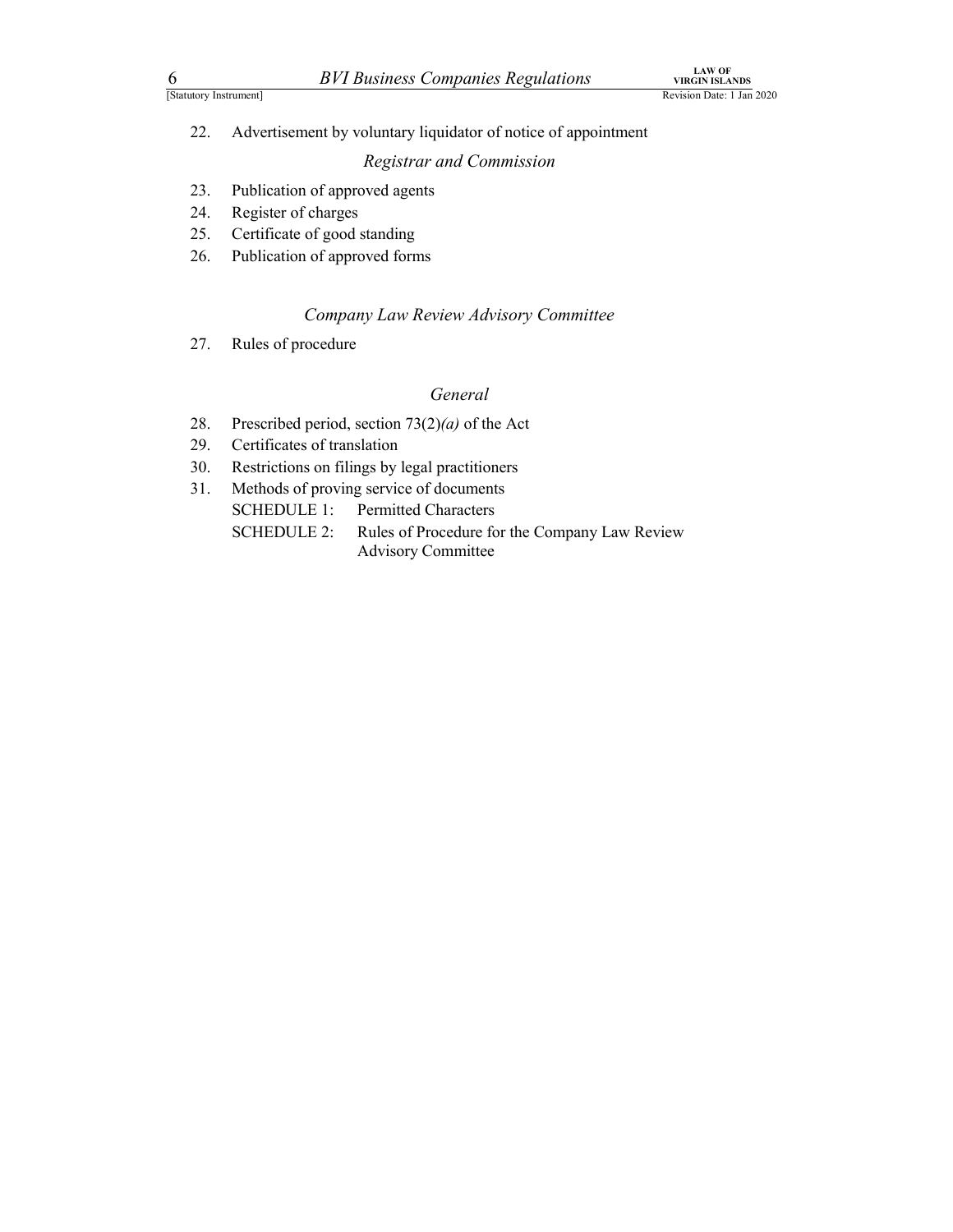LAW OF<br>
URGIN ISLANDS<br>
ISTALLATION S-SECTION 240<br>
BVI BUSINESS COMPANIES REGULATIONS - SECTION 240<br>
(S.I.s 23/2012, 73/2015 and 75/2019) BVI Business Companies Regulations<br>
Statutory Instrument<br>
BVI BUSINESS COMPANIES REGULATIONS - SECTION 240<br>
(S.I.s 23/2012, 73/2015 and 75/2019)<br>
nent **BVI Business Companies Regulations**<br>  $\frac{7}{\frac{5\text{Stautory Instrument}}{5\text{Stautory Instrument}}}}$ <br>
SS COMPANIES REGULATIONS - SECTION 240

#### Commencement

[15 October 2012]

## PART I

#### PRELIMINARY

#### Short title

1. These Regulations may be cited as the BVI Business Companies Regulations.

#### Interpretation

2. (1) In these Regulations, unless the context otherwise requires—

"Act" means the BVI Business Companies Act;

"affiliated company" has the meaning specified in subregulation (2);

"close family member", in relation to a person, means the person's—

- (*a*) spouse;
- (b) child, including an adopted child;
- $(c)$  parent, including a step parent;
- (d) brother or sister, including a step brother or step sister; or
- (e) grandchild;

"country" includes a territory;

"disqualified person" has the meaning specified in section 260(4) of the Insolvency Act;

- "group", in relation to a company (the "first company"), means the first company and any other company that is—
	- (a) a parent of the first company;
	- (b) a subsidiary of the first company;
	- (c) a subsidiary of a parent of the first company; or
	- $(d)$  a parent of a subsidiary of the first company;
- "Internet site", in relation to the Commission, means the principal public access Internet site for the time being maintained by, or on behalf of, the Commission;

"parent", in relation to a company (the "first company"), means another company that, whether acting alone or under an agreement with one or more other persons—

- (a) holds, whether legally or equitably, a majority of the issued shares of the first company;
- (b) has the power, directly or indirectly, to exercise, or control the exercise of, a majority of the voting rights in the first company;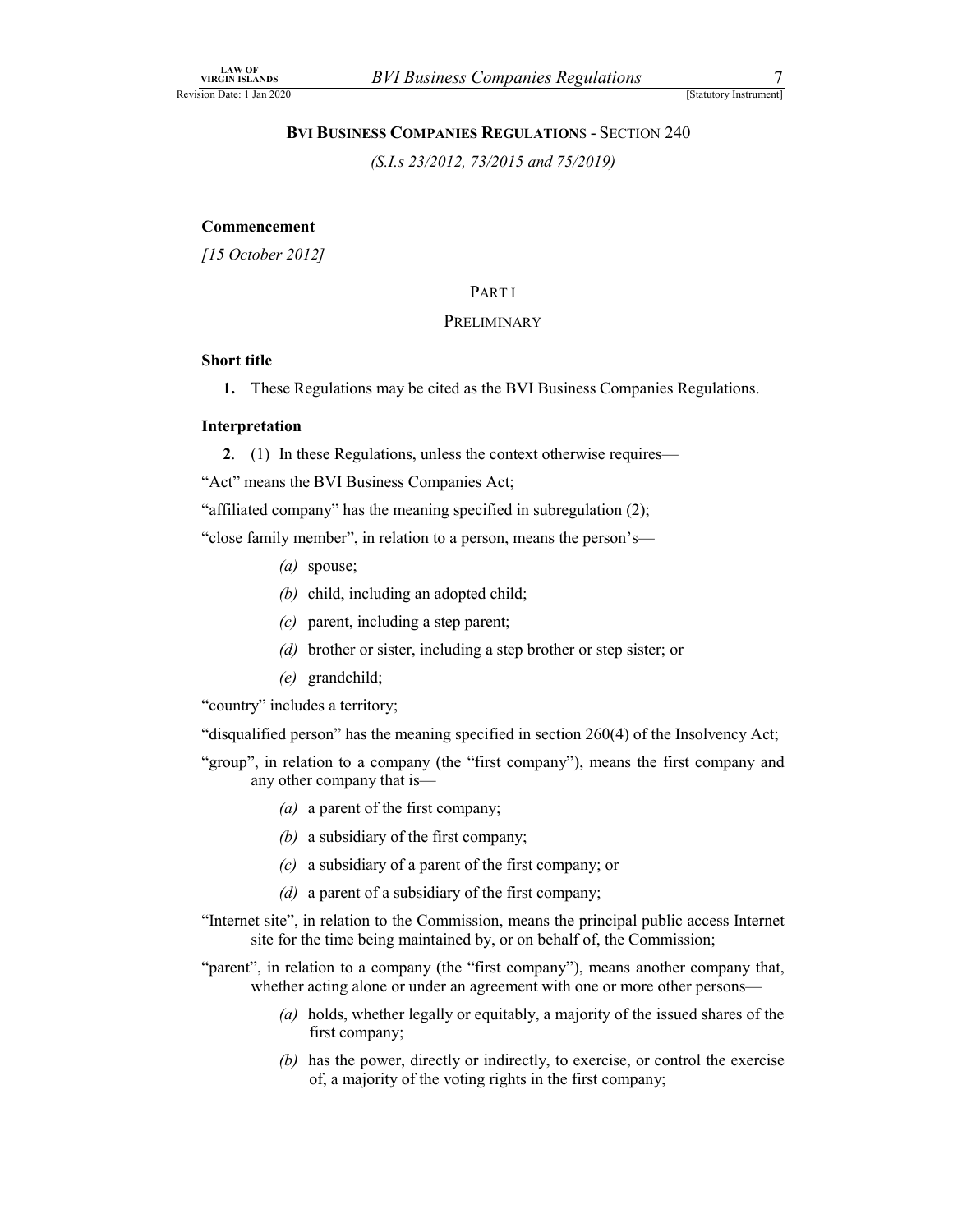- $\frac{BVI \; Business \; Companies \; Requirements}{\text{Rexision Date: 1 Jan 2020}}$ <br>
(c) has the right to appoint or remove the majority of the directors of the first company;<br>
(d) has the right to exercise a dominant influence over the management and approach of the fi (c) has the right to appoint or remove the majority of the directors of the first company;
	- (d) has the right to exercise a dominant influence over the management and control of the first company pursuant to a provision in the constitutional documents of the first company; or
	- (e) is a parent of a parent of the first company;
- "permitted character" means a character, sign or symbol specified in Schedule 1, and includes a blank space between 2 other permitted characters;

"restricted person" has the meaning specified in section 409 of the Insolvency Act;

"restricted word, phrase or abbreviation" means a word, phrase or abbreviation specified by the Commission as such in a notice issued under section 18 (2) of the Act;

"subsidiary", in relation to a company (the "first company"), means a company of which the first company is a parent; and

"undischarged bankrupt" means an individual—

- (a) against whom a bankruptcy order has been made under the Insolvency Act that has not been discharged; or
- (b) who has equivalent status under the insolvency legislation of a country other than the Virgin Islands.

(*d*) has the right to exercise a dominant influence over the management and control of the first company, or<br>control of the first company, or<br>(*e*) is a parent of a parent of the first company;<br>ded character" means a cha company is affiliated with another company if it is in the same group as the other company.

(*s*) is a parent of a parent of the first company;<br>
ted character" means a character, sign or symbol specified in Schedule 1, and<br>
encludes a blank space between 2 other permitted characters;<br>
ed person" has the meaning "parent" and "subsidiary" in subregulation (1), "company" includes a foreign company and any other body corporate. (2) For the purposes of subregulation (1) and section 223(4) of the Act, a<br>
y.<br>
y.<br>
y.<br>
(3) For the purposes of subregulation (2) and the definitions of "group",<br>
and "subsidiary" in subregulation (1), "company" includes

#### PART II

#### COMPANY NAMES

#### General

#### Requirements for company name

- 3. (1) The name of a company shall be—
	- (a) its company number name, within the meaning of section 19 of the Act; or
	- (b) a name that comprises no more than 100 permitted characters.

one or more numerals if the Registrar is satisfied that it is clear from the context that the name is not a company number name.

#### Company name in foreign language

4. Where the proposed name proposed name for a company of the name of a company parameter of a company shall be-<br>
(a) its company name for a company shall be-<br>
(a) its company number name, within the meaning of section 19 foreign company applying to be registered under Part XI of the Act or filing notice of a change in its corporate name under section  $188(1)(a)$  of the Act has a meaning in a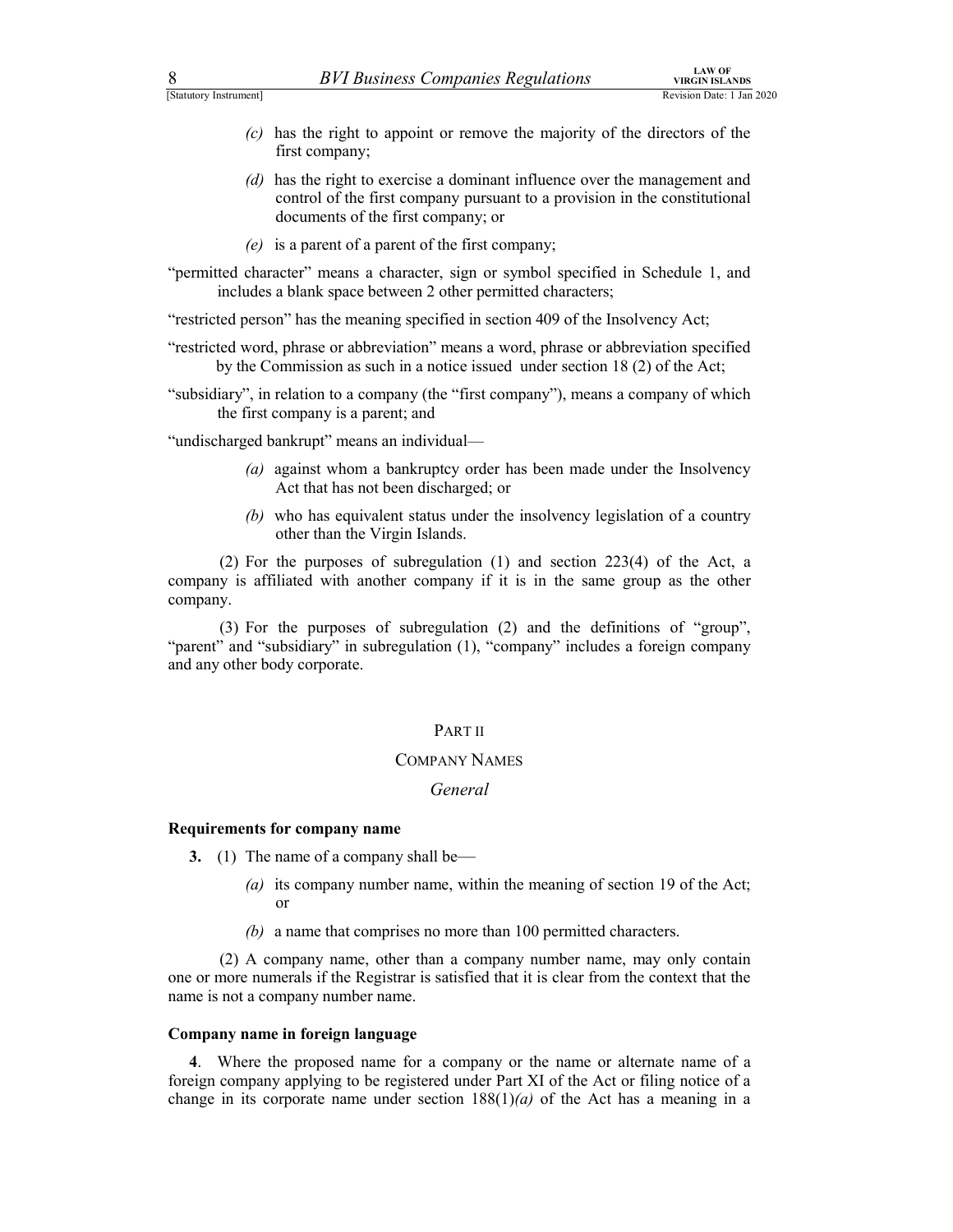LAW OF<br>
URGIN ISLANDS<br>
URGIN ISLANDS<br>
URGIN ISLANDS<br>
STALLUOTY INSTRUMENTS<br>
ISLANDS STALLUOTY INSTRUMENTS<br>
ISLAND USE UPIDENT STALLUOTY INSTRUMENTS<br>
URGEN UPIDENT OF THE COMPANY UNDER THE AMONG STARBED OF THE CONSULTION CO language other than English, the application to register the company under that name, whether on incorporation, continuation or a change of name, or to register the foreign company under that name, shall be accompanied by a translation of the name or proposed name that has been certified, in accordance with regulation 29, by the person who translated the name.

#### Company name includes restricted words, phrases or abbreviations

5. Where the proposed name for a company, whether on incorporation, continuation or a change of name, is to include a restricted word, phrase or abbreviation, the application shall be accompanied by the written approval of the Commission to use the restricted word, phrase or abbreviation.

#### Foreign character names

#### Company may be registered with additional foreign character name

6. (1) Subject to regulation 8, on an application made under regulation 7 the Registrar may register a company with an additional foreign character name.

- (2) Where a company is registered with an additional foreign character name—
	- (a) the memorandum shall contain a statement that the company has a foreign character name in addition to its name and shall state the foreign character name; and
	- (b) wherever the name of the company appears in the memorandum or articles, there shall also be a reference to the foreign character name.
- (3) A company shall not be registered with a foreign character name that is—
	- (a) identical to a foreign character name that is registered, or has been registered, to another company under the Act; or
	- (b) so similar to a foreign character name that is registered, or has been registered, to another company under the Act that the use of the name would, in the opinion of the Registrar, be likely to confuse or mislead.

(4) Notwithstanding subregulation  $(3)(b)$ , the Registrar may register a company with an additional foreign character name that is similar to the foreign character name of another company if both companies are affiliates.

#### Application for approval and registration of foreign character name

7. (1) An application to the Registrar for the approval and registration of a foreign character name may be made together with the application to incorporate or continue the company or at any time thereafter.

 (2) An application under subregulation (1) shall be in the approved form and shall be accompanied by—

- (a) a statement certified by a person who has the necessary competence—
	- (i) confirming whether or not the foreign character name is a translation of, or has a meaning equivalent to, the name or proposed name of the company; and
	- (ii) specifying the meaning or, where it has more than one possible meaning, the meanings of the foreign character name; and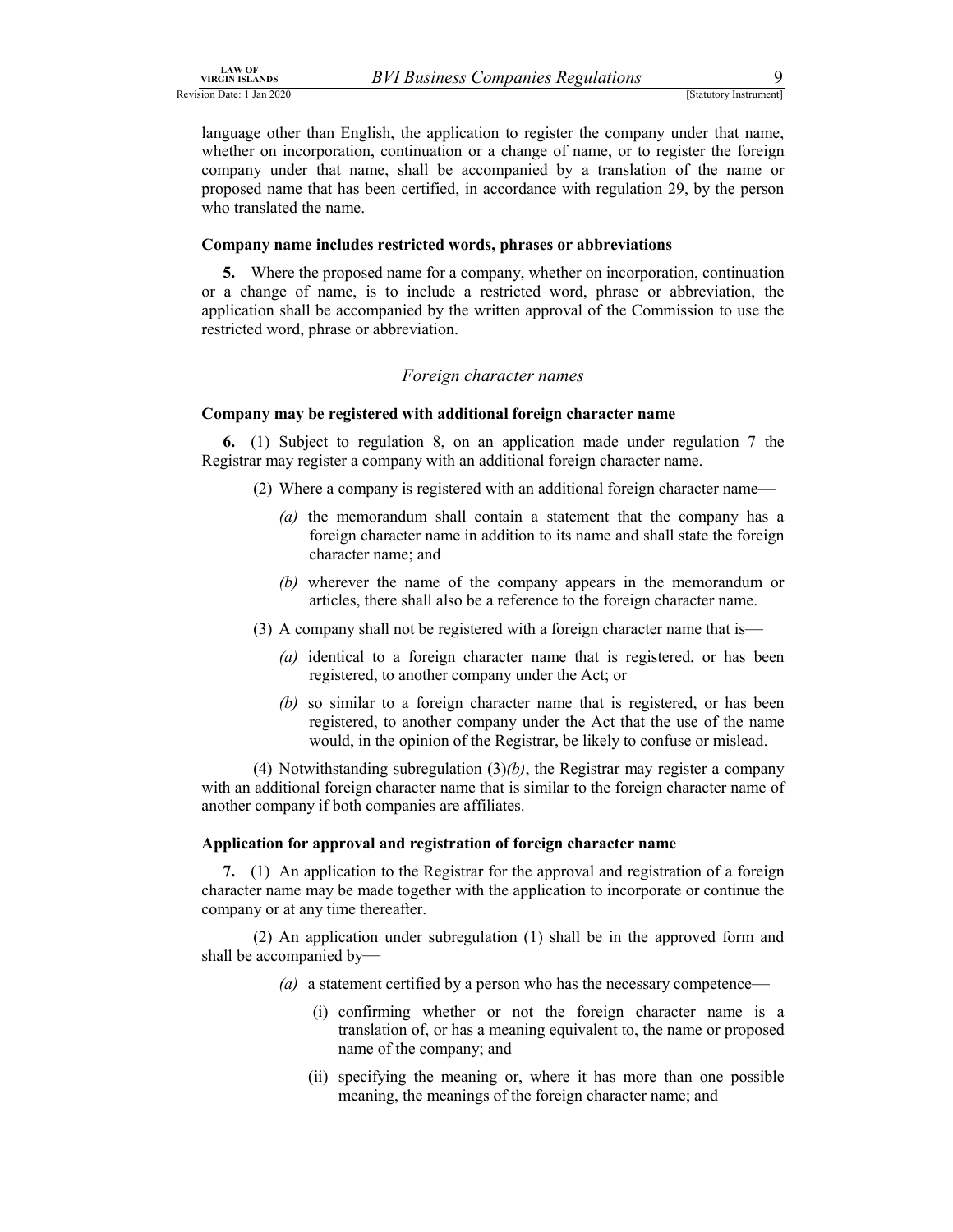EXAMPLE 10<br> *BVI Business Companies Regulations*<br>
(b) where the application is in relation to an existing company, a notice of<br>
amendment of its memorandum and articles to incorporate the matters<br>
required under regulation (b) where the application is in relation to an existing company, a notice of amendment of its memorandum and articles to incorporate the matters required under regulation 6(2) or a restated memorandum and articles complying with regulation 6(2).

#### Approval of foreign character name

- 8. (1) The Registrar shall not approve a foreign character name if—
	- (a) the name does not comply with the Act or these Regulations; or
	- (b) he or she considers that—
		- (i) the name is offensive or objectionable; or
		- (ii) it would be contrary to public policy or the public interest to register the name.
	- (2) The Registrar may refuse to approve a foreign character name if—
		- (a) he or she is not satisfied that he or she understands the full or true meaning of the name, whether by reason of the accuracy of the translation, the context in which the name will, or may be, used or otherwise; or
		- (b) it is not, whether for technical or other reasons, practicable to register the name.

 (3) On approving a foreign character name, whether on incorporation, continuation, change of name or otherwise, the Registrar shall—

- (a) register the foreign character company name against the company in the Register of Companies; and
- (b) issue a certificate of incorporation, continuation or registration of additional foreign character name, as appropriate, which shall—
	- (i) indicate that the company has a foreign character name in addition to its name; and
	- (ii) state both its name and the foreign character name.

#### Change of name where company has foreign character name

9. (1) If a company that has a foreign character name applies to change its foreign character name, it shall file with the application for a change of name, the documents specified in regulation 7(2).

(2) Where a company applies to change its foreign character name, regulation 8 applies, with suitable modifications.

#### Deregistration of foreign character name

10. (1) A company that is registered with a foreign character name may apply to the Registrar for the deregistration of its foreign character name.

 (2) An application under subregulation (1) shall be in the approved form and shall be accompanied by—

> (a) a notice of amendment of its memorandum and articles removing all references to the foreign character name; or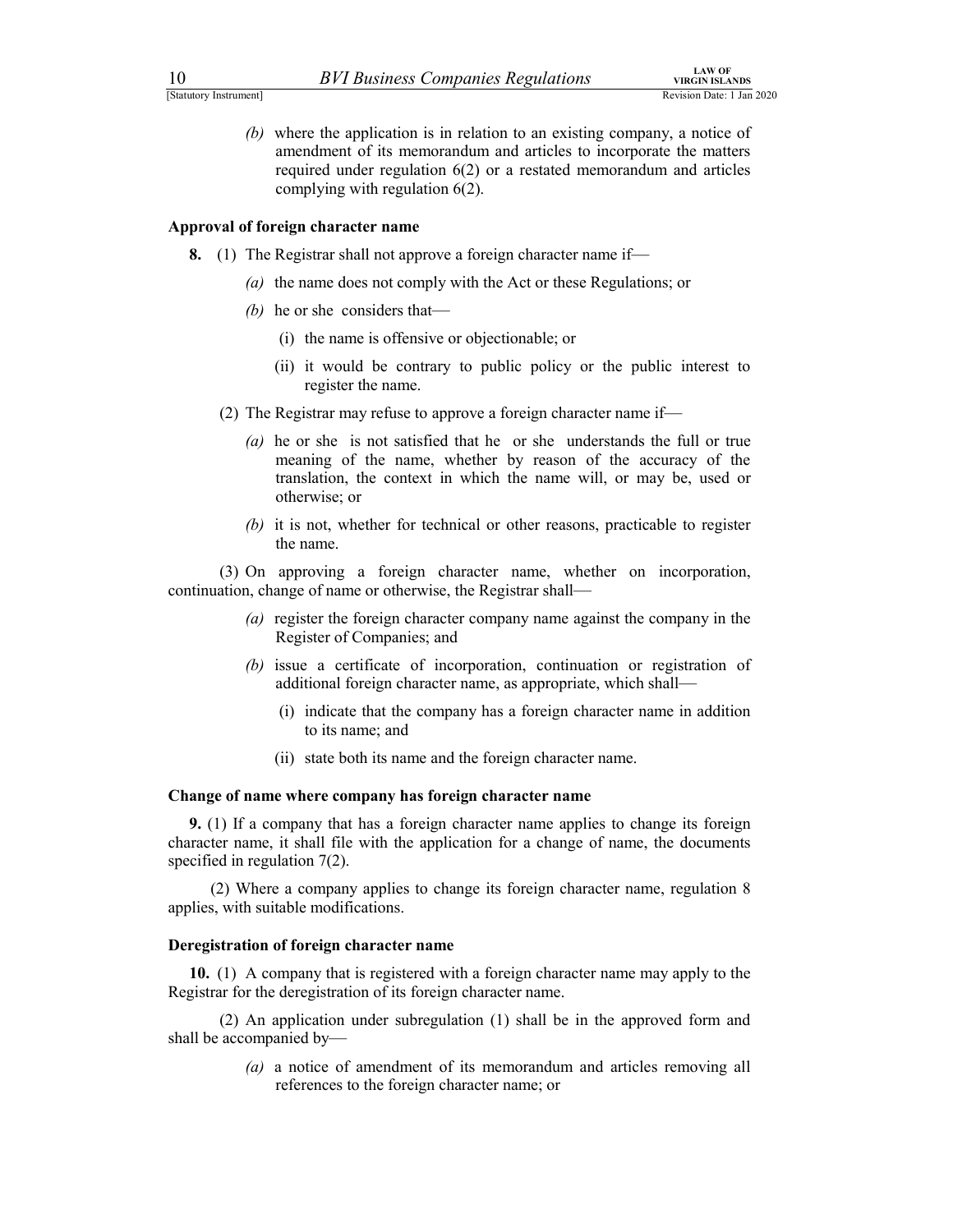$LAW$  of<br>
VIRGIN ISLANDS<br>
STALLANDS
(b) a restated memorandum and articles which contains no references to a<br>
foreign character name.<br>
(3) On an annihication under subregulation (1) the Registrar may deregister the (b) a restated memorandum and articles which contains no references to a foreign character name.

 (3) On an application under subregulation (1), the Registrar may deregister the foreign character name and remove it from the Register.

 (4) If the Registrar deregisters the foreign character name of a company, he or she shall issue a certificate of deregistration of the foreign character name.

#### Powers of Registrar in relation to foreign character name

- 11. (1) The Registrar may issue a notice under subregulation (2) to a company if—
	- (*a*) he or she considers that—
		- (i) the company's foreign character name does not comply with the Act or these Regulations or is offensive or objectionable; or
		- (ii) it is contrary to public policy or to the public interest for the foreign character name to remain on the Register; or
	- (b) he or she forms the opinion that he or she does not understand the full or true meaning of the name.

 (2) Where subregulation (1) applies, the Registrar may issue a notice to the company directing it to apply to change its foreign character name to a foreign character name approved by the Registrar on or before a date specified in the notice, which shall be not less than 14 days after the date of the notice.

 (3) If a company that has received a notice under subregulation (2) fails to file an application to change its foreign character name to a foreign character name approved by the Registrar on or before the date specified in the notice, the Registrar may deregister the name.

 (4) Where the Registrar deregisters a foreign character name under this regulation, he or she shall issue a certificate of change of name to the company.

 (5) Where a company's foreign character name has been deregistered under this regulation it shall, within 14 days of the date of the certificate of change of name, file—

- (a) a notice of amendment of its memorandum and articles removing all references to the foreign character name; or
- (b) a restated memorandum and articles which contains no references to a foreign character name.

#### Re-use of company names

#### Interpretation for regulations 13 to 18

12. (1) For the purposes of regulations 13 to 18—

"change date" means the date on which the first company changed its name;

- "discontinued company" means a company in respect of which the Registrar has issued a certificate of discontinuance under section 184(4) of the Act;
- "dissolved company" means a company that has been dissolved under the Act or a former Act;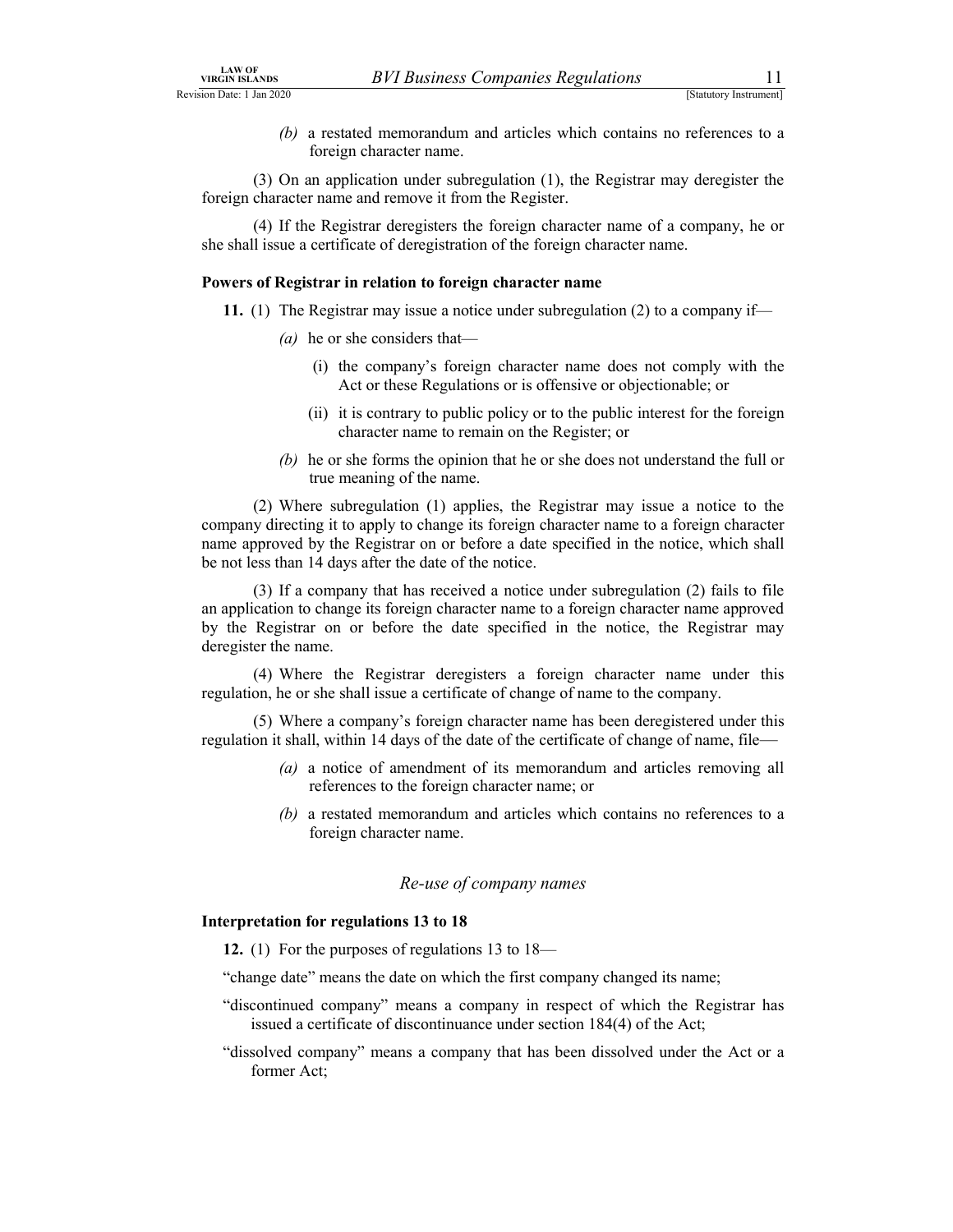"first company" means—

- EXAM OF VIRGIN ISLANDS<br>
[Statutory Instrument]<br>
"Statutory Instrument]<br>
"First company" means—<br>
(a) the company or former Act company that has, as the case may be—<br>
(i) changed its name; (a) the company or former Act company that has, as the case may be—
	- (i) changed its name;
	- (ii) been dissolved under the Act or a former Act; or
	- (b) the discontinued company;

"insolvent company" means, subject to subsection (2), a company that is—

- (a) in liquidation under the Insolvency Act or has been dissolved following the termination of its liquidation under that Act; or
- (b) in administrative receivership, within the meaning of the Insolvency Act or has been dissolved within 2 years after the termination of its administrative receivership, without entering into liquidation; and

"second company" means the company that seeks to use the name of the first company, whether on incorporation, continuation or through a change of name.

 (2) A company that has been dissolved for 7 years or more ceases to be an "insolvent company" for the purposes of regulations 13 to 18.

#### Registrar may permit re-use of company names

13. (1) Where permitted under regulation 14 or 15, the Registrar may incorporate or continue a company under, or register a change of name of a company to, a name that is identical or similar to the name of the discontinued company;<br>
the discontinued company (2), a company that is—<br>
in liquidation under the Insolvency Act or has been dissolved following<br>
the termination of its liquidation under that Act; or<br>
in administrativ

- (a) a company or former Act company that has—
	-
	- (ii) been dissolved under the Act or a former Act; or
- (b) a discontinued company.
- (2) Regulations 14 and 15 are subject to regulations 17 and 18.

 (3) Nothing in regulations 14 to 18 is intended to give a company, whether the first company or the second company, any entitlement to the transfer of the name from the first company to the second company.

#### Use of changed name

14. (1) Where the first company is a company that has changed its name, the Registrar may permit the previous name of the first company, or a name similar to the previous name of the first company, to be registered to a second company—

- (a) at any time after the expiry of a period of 7 years from the date that the first company changed its name; or
- (b) if the first company provides its written consent—
	- (i) where the Registrar is satisfied that the change of name is part of a genuine sale of the business or undertaking, or a substantial part of the business or undertaking, of the first company to the second company, at any time after the first company has changed its name;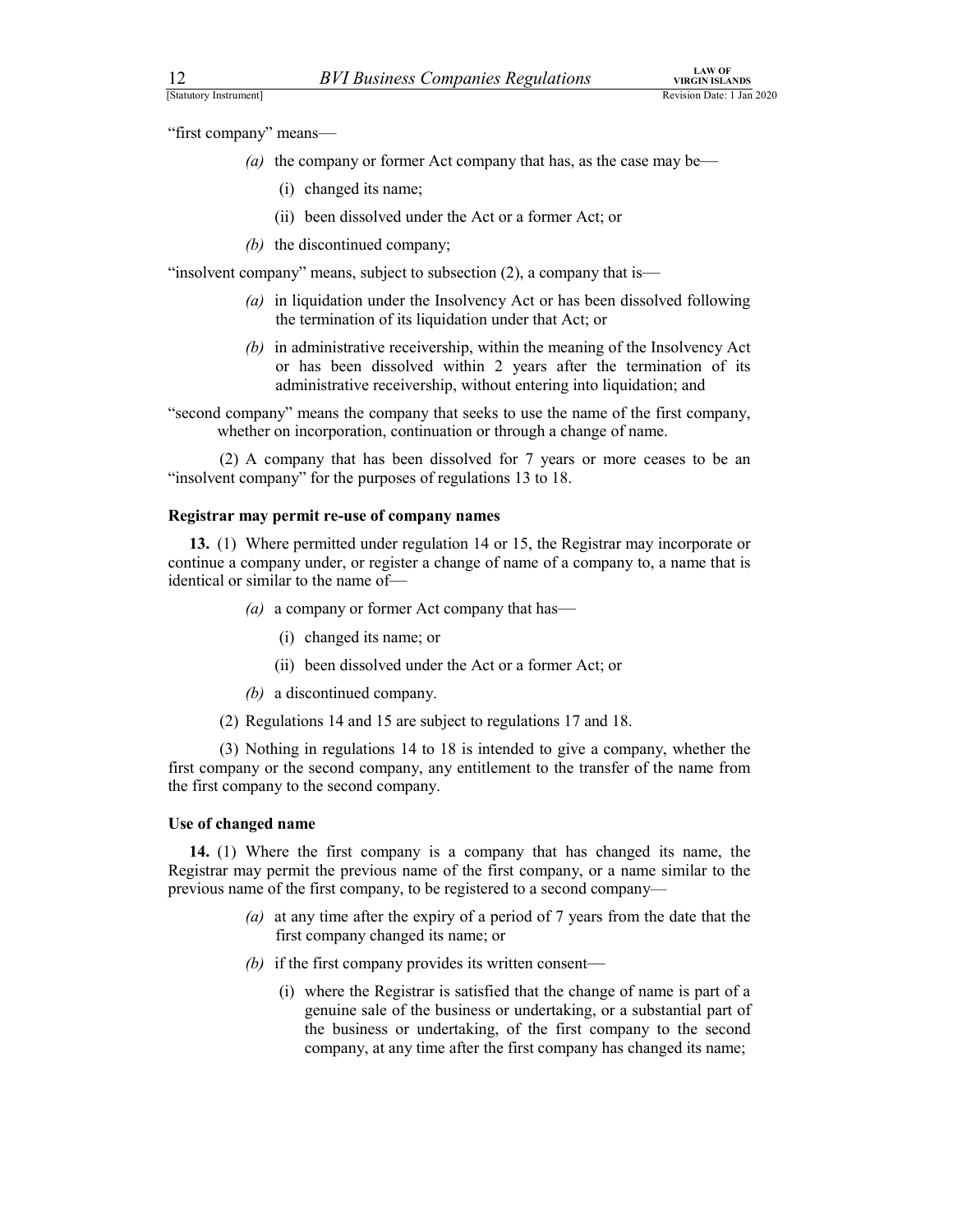- LAW OF<br>
VIRGIN ISLANDS<br>
STALLOTY INSTANDS BUT BUSINESS Companies Regulations<br>
(ii) where the Registrar is satisfied that the first company and the<br>
second company are affiliates, at any time after the first company<br>
has ch (ii) where the Registrar is satisfied that the first company and the second company are affiliates, at any time after the first company
	- has changed its name; or (iii) in any other case, after the expiry of a period of 3 years from the date that the first company changed its name.

 (2) Where a company has changed its name, and the name, or a similar name, has not been registered to a second company, the Registrar may permit the company to change its name to its previous name, or a similar name.

#### Use of name of dissolved company

15. Where the first company is a dissolved company, the Registrar may permit the name of the first company, or a name similar to the name of the first company, to be registered to a second company at any time after the date that the first company was dissolved.

#### Use of name of discontinued company

16. (1) Where the first company is a discontinued company, the Registrar may permit the name of the first company, or a name similar to the name of the first company, to be registered to a second company at any time after the expiry of a period of 7 years from the date of the certificate of discontinuance issued in respect of the first company.

 (2) If a discontinued company is subsequently continued under the Act, the Registrar may permit the company to be continued under its previous name, as stated in the certificate of discontinuance, unless the name has been reused in accordance with these Regulations.

#### Restrictions on multiple uses of same or similar name

17. The Registrar shall not permit a name, including a similar name, to be registered  $\sim$ 

- (a) more than 2 different companies; or
- (b) more than twice to the same company, in any period of 7 years.

#### Restrictions on re-use of names of insolvent companies

18. (1) Regulations 13 to 16 do not apply where the first company is an insolvent company.

 (2) If the first company is an insolvent company, the name of the first company, or a name similar to the name of the first company, may only be registered to a second company—

- (a) if the liquidator or administrative receiver has sold the business or undertaking, or a substantial part of the business or undertaking, of the first company to the 2nd company; or
- (b) with the leave of the Court.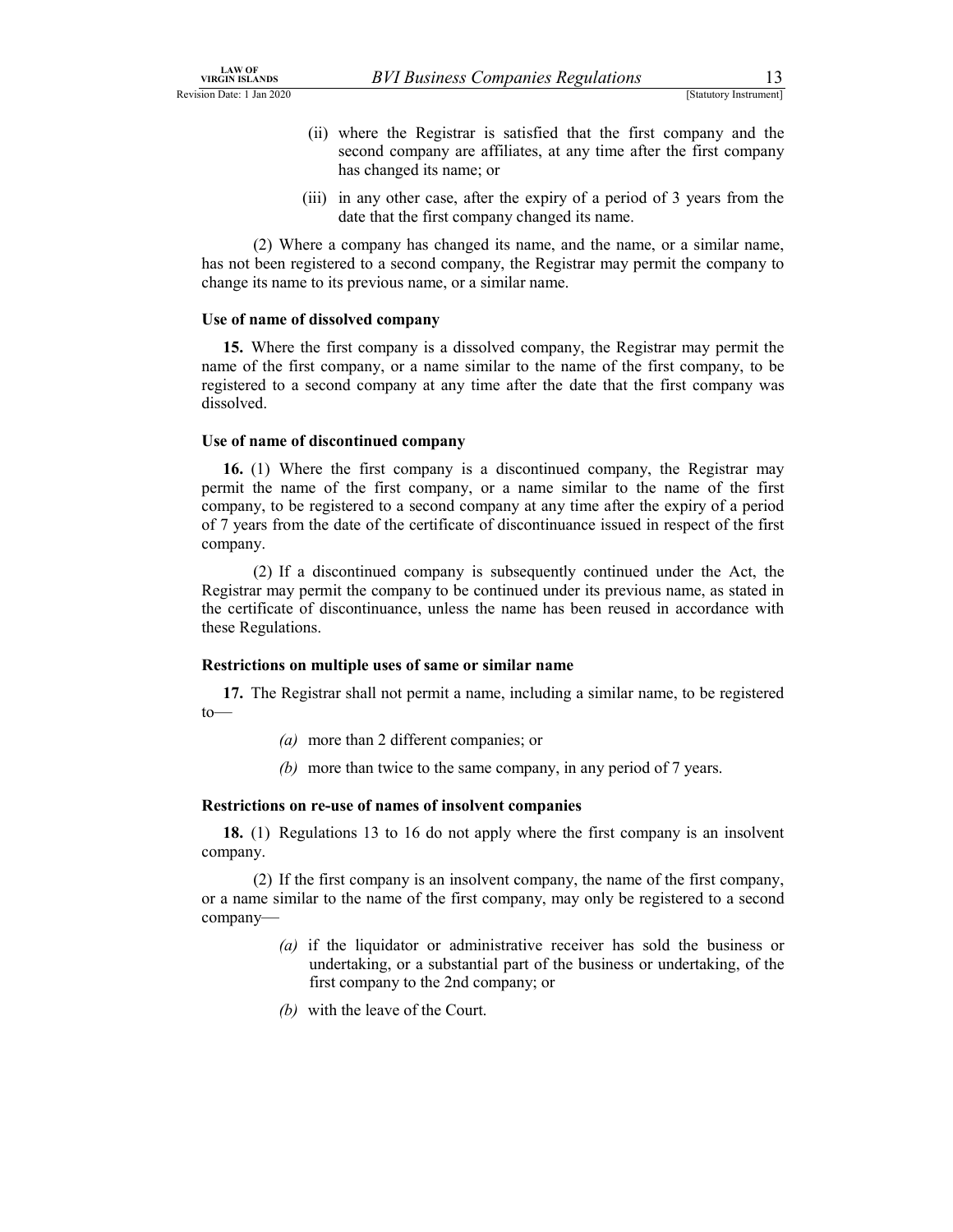#### PART III

#### **MISCELLANEOUS**

#### Voluntary Liquidation

#### Individuals eligible to be appointed, or act, as voluntary liquidator

19. (1) For the purposes of section 199(5) of the Act, an individual is eligible to be appointed and to act as the voluntary liquidator of a company if the individual has been appointed on or after 15 October 2012 and is not disqualified from acting as the voluntary liquidator of a company under subregulation (2).

 (2) The following individuals are disqualified from being appointed, or acting, as the voluntary liquidator of a company—

- (a) a disqualified person or an individual subject to an equivalent disqualification under the laws of a country outside the Virgin Islands;
- (b) a restricted person or an individual subject to an equivalent restriction under the laws of a country outside the Virgin Islands;
- $(c)$  a minor;
- (d) an undischarged bankrupt;
- (e) an individual who is, or at any time in the previous 2 years has been, a director of the company or an affiliated company;
- (f) an individual who acts, or at any time in the previous 2 years has acted, in a senior management position in relation to the company or an affiliated company and whose functions or responsibilities have included functions or responsibilities in relation to the financial management of the company or an affiliated company; and
- (g) an individual who is a close family member of an individual specified in paragraph  $(e)$  or  $(f)$ .

#### Voluntary liquidator to be licensed insolvency practitioner

20. For the purposes of section 200(3A) of the Act, the voluntary liquidator, or where there are joint voluntary liquidators, at least one of the voluntary liquidators, of a company that is a regulated person shall be a licensed insolvency practitioner if the company holds, or has at any time held—

- (a) a banking licence issued under the Banks and Trust Companies Act;
- (b) a Class I, Class II or Class III trust licence (not being a restricted trust licence), issued under the Banks and Trust Companies Act;
- (c) a company management licence issued under the Company Management Act;
- (d) a category A or a category C insurer's licence issued under the Insurance Act;
- (e) an insurance intermediary's licence issued under the Insurance Act;
- $(f)$  an insurance manager's licence issued under the Insurance Act; or
- (g) a money services licence issued under the Financing and Money Services Act, 2009.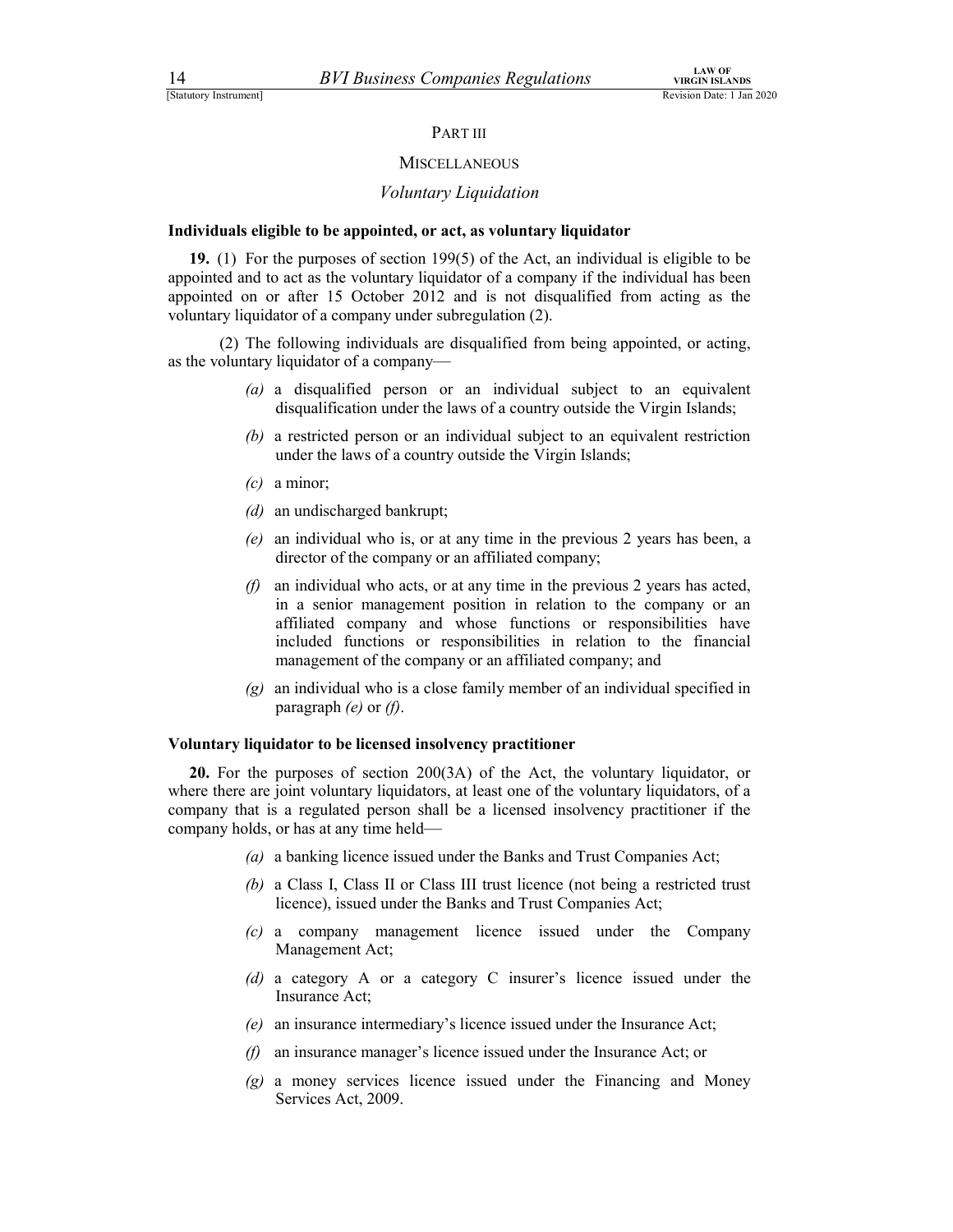#### Extract of declaration of solvency

LAW OF<br>
URGIN ISLANDS<br>
URGIN ISLANDS<br>
ISLANDS (Statutory Instrument)<br>
Extract of declaration of solvency<br>
21. An extract of the declaration of solvency filed under section 204(1)(*a*)(ii) shall— 21. An extract of the declaration of solvency filed under section  $204(1)(a)(ii)$  shall—

- (a) set out the entire statutory declaration of solvency, except for the names and signatures of the directors;
- (b) state that the names and signatures of the directors are omitted; and
- $(c)$  be certified by the registered agent of the company as an accurate extract of the declaration of solvency that is complete, except for the names and signatures of the directors.

#### Advertisement by voluntary liquidator of notice of appointment

22. For the purposes of section  $204(1)(b)$  and section  $205C(3)(b)$  of the Act, the voluntary liquidator of a company shall advertise notice of his or her appointment—

- (a) in at least one issue of a newspaper published and circulating in the Virgin Islands; and
- (b) unless the company's principal place of business is in the Virgin Islands—
	- (i) in at least one issue of a newspaper circulating in the place outside the Virgin Islands in which its place of business, or if it has more than one, its principal place of business, is situated; or
	- (ii) if the company does not have a place of business, or the voluntary liquidator does not know where its place of business is situated, in such manner as the liquidator considers is most likely to come to the attention of any creditors of the company.

#### Registrar and Commission

#### Publication of approved agents

23. The Commission shall publish on its Internet site, and keep up to date, a list of persons who are approved to provide registered agent services.

#### Register of charges

24. The Register of Registered Charges maintained under section 163 of the Act in respect of a company shall contain the following information in respect of each charge registered—

- (a) the company number and name of the company that has created the charge;
- (b) the date and time of registration of the charge;
- $(c)$  if the charge is a charge created by the company, the date of its creation or, if the charge is a charge existing on property acquired by the company, the date on which the property was acquired;
- (d) a short description of the liability secured by the charge;
- (e) a short description of the property charged;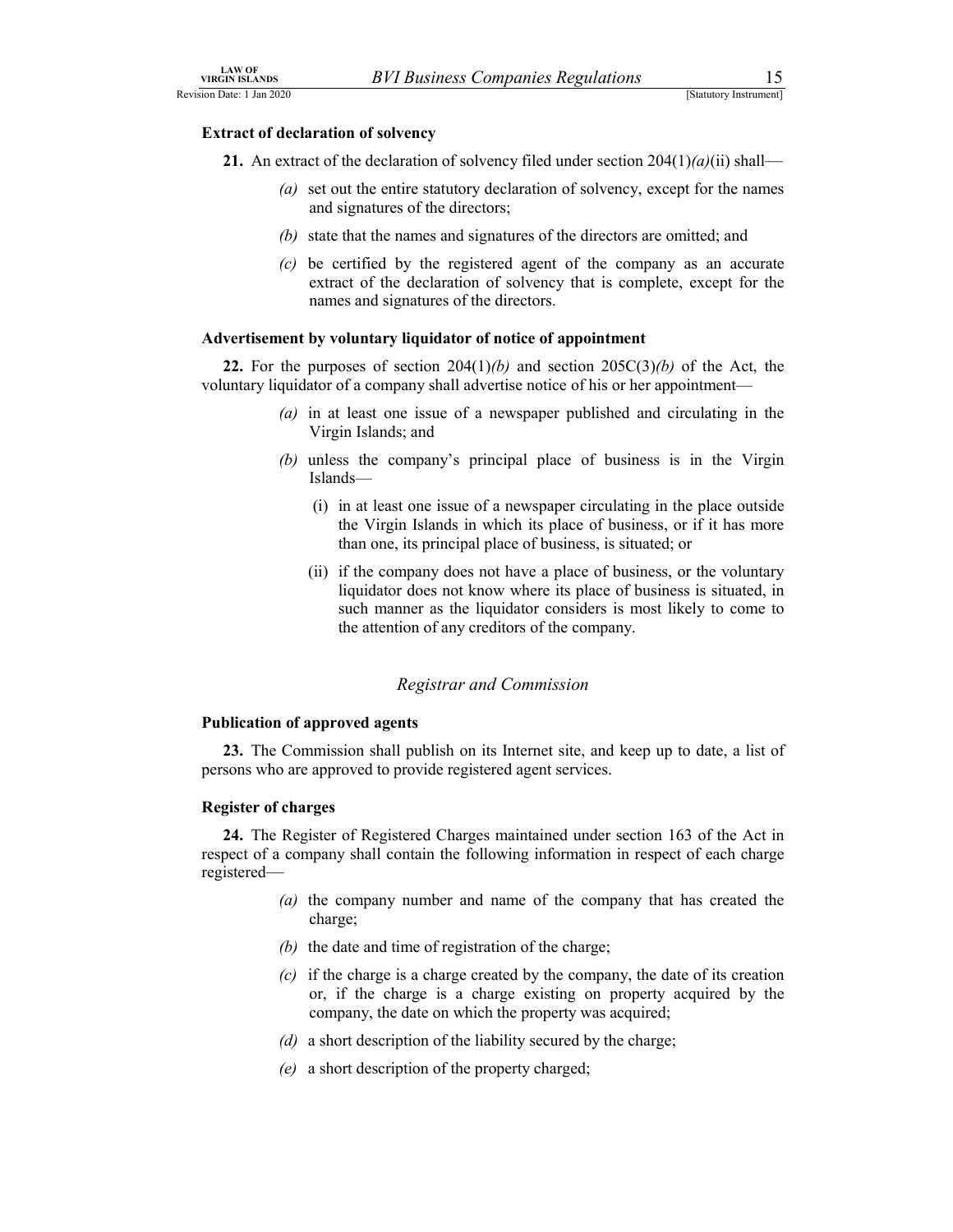- $\frac{L\textrm{AW OF}}{\textrm{[Satutory Instrument]}}$ <br>
(f) the name and address of the agent or trustee for the security or, if there is no such agent or trustee, the name and address of the chargee;<br>
(g) unless the charge is a security to bearer, t  $(f)$  the name and address of the agent or trustee for the security or, if there is no such agent or trustee, the name and address of the chargee;
	- $(g)$  unless the charge is a security to bearer, the name and address of the holder of the charge;
	- (h) details of any prohibition or restriction, if any, contained in the instrument creating the charge on the power of the company to create any future charge ranking in priority to or equally with the charge;
	- $(i)$  the name and address of the person who filed the charge for registration and the person's entitlement to file the charge;
	- (j) details of any variation of the charge registered under section 164 of the Act;
	- (k) the date and time of registration of any variation of the charge registered under section 164 of the Act;
	- (*l*) the name and address of the person who filed the variation of the charge for registration and the person's entitlement to file the variation;
	- (*m*) where a notice of satisfaction or release is registered under section 165 of the Act, details of the satisfaction of any charge registered under section 163 of the Act or, where a charge has ceased to affect the property, or any part of the property of the company, details of the property that has ceased to be affected by the charge, stating whether this is the whole or part of the company's property; and
	- $(n)$  the date and time of registration of the notice of satisfaction or release registered under section 165 of the Act.

#### Certificate of good standing

25. A certificate of good standing issued under section 235 of the Act shall contain a statement—

- (a) that, at the date of the certificate, the company—
	- (i) is on the Register of Companies; and
	- (ii) has paid all fees and penalties due under the Act;
	- (iii) has filed its register of directors with the Registrar which is complete; or (Inserted by S.I. 75/2019)
	- (iv) is not yet due to file its register of directors with the Registrar; and (Inserted by S.I. 75/2019)
- (b) as to whether, at the date of the certificate—
	- (i) the company has filed articles of merger or consolidation that have not yet become effective;
	- (ii) the company has filed articles of arrangement that have not yet become effective;
	- (iii) the company is in voluntary liquidation;
	- (iv) the company is in liquidation or receivership under the Insolvency Act and where, appropriate, stating that it is in administrative receivership; or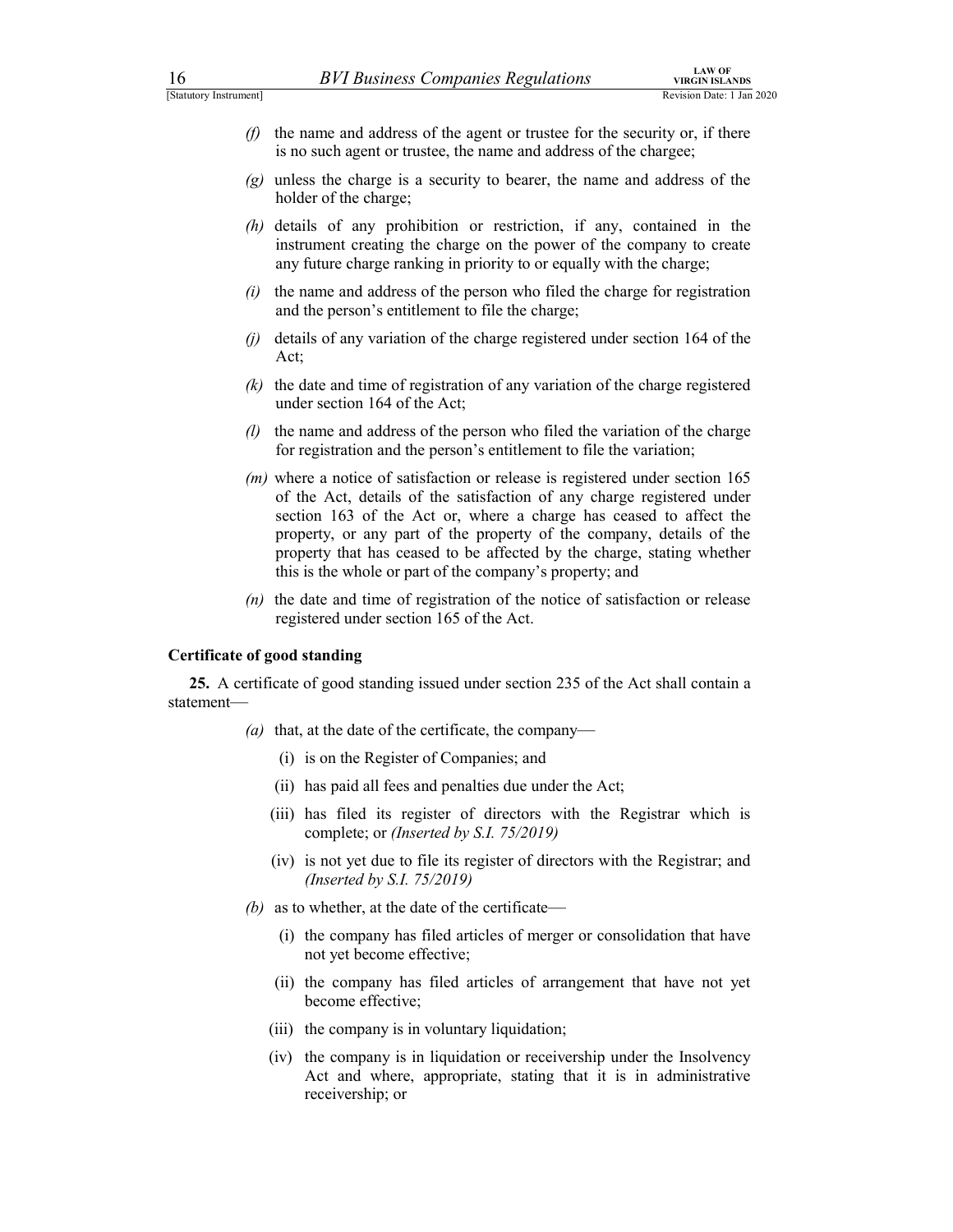LAW OF<br>
VIRGIN ISLANDS<br>
ISTALLUST I Jan 2020<br>
(v) any proceedings to strike the name of the company off the Register<br>
of Companies have been instituted. (v) any proceedings to strike the name of the company off the Register of Companies have been instituted.

#### Publication of approved forms

26. For the purposes of section 241(1) of the Act, the Commission publishes an approved form in the prescribed manner by publishing the form on its Internet site.

#### Company Law Review Advisory Committee

#### Rules of procedure

27. Schedule 2 has effect with respect to the proceedings of the Company Law Review Advisory Committee.

#### General

#### Prescribed period, section 73(2)(a) of the Act

**28.** For the purposes of section  $73(2)(a)$  of the Act, the prescribed period is the period of 5 years from the date on which the authorised custodian transfers possession of the bearer share to which the copy of the notices to be retained relates.

#### Certificates of translation

29. (1) This regulation applies where a translation into the English language of any document required to be filed, submitted or provided to the Registrar, is required by the Act to be certified as accurate.

 (2) The person who made the translation shall certify, or verify, before a person authorised to act as a Notary Public or to administer oaths that—

- (a) the translation is an accurate translation of the document concerned; and
- (b) he or she has the necessary competence to translate the document into English.

 (3) Where a translation is certified or verified in a country outside the Virgin Islands, the translation shall be certified or verified before a person authorised under the law of the country concerned—

- (a) to act as a Notary Public, or equivalent; or
- (b) administer oaths, or their equivalent.

 (3A) The requirements of sub-regulation (2) or (3) shall be treated as satisfied without the need for any certification or verification before a Notary Public (or its equivalent) or other person qualified to administer oaths if the translation of a document is carried out by a person who is duly sworn and appointed—

- (a) by a court in the Virgin Islands or outside the Virgin Islands to translate documents; or
- (b) by the Government of the Virgin Islands or the government of a country or territory outside the Virgin Islands to translate documents. (Inserted by S.I. 73/2015)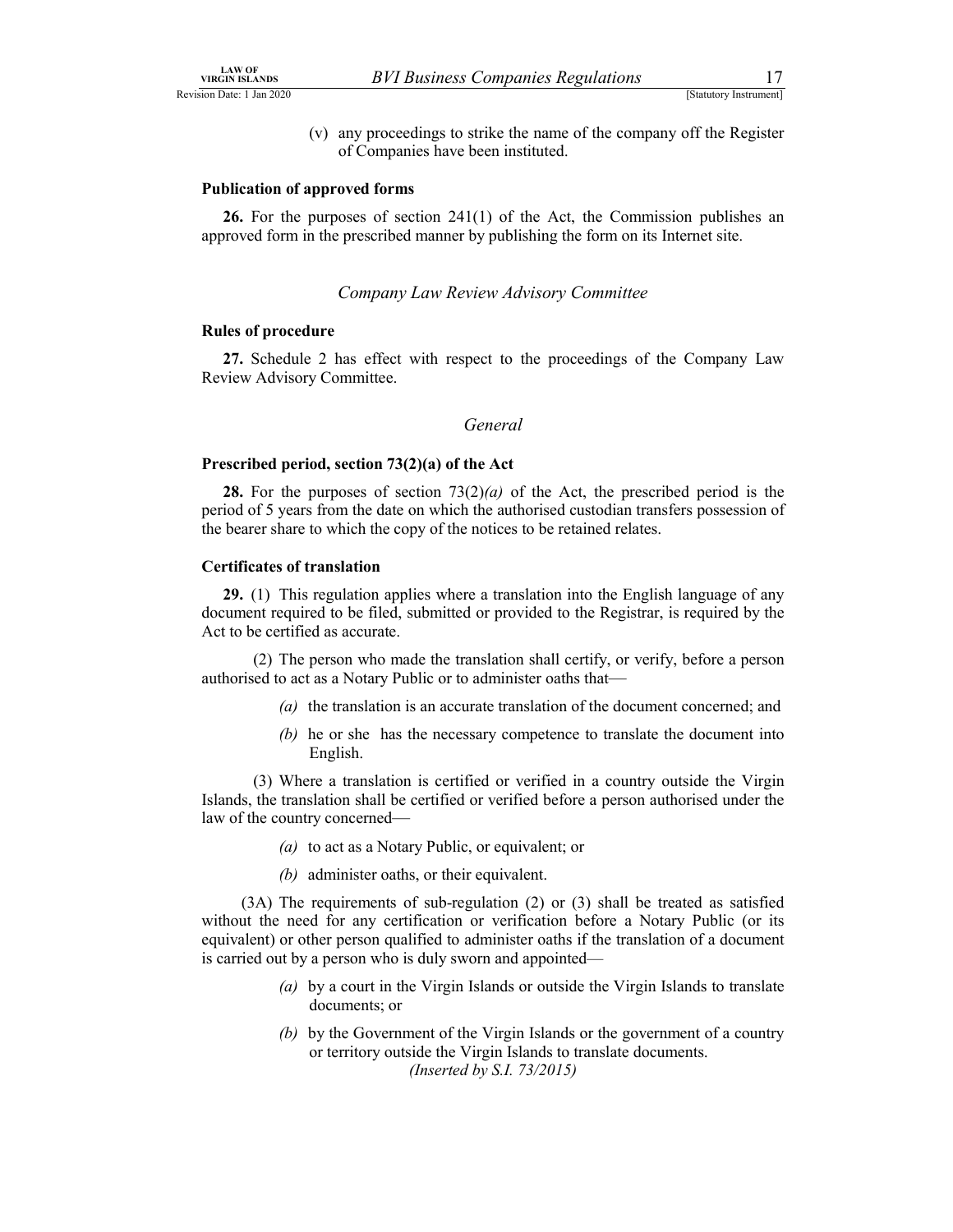EXAMPLE 18<br>
[Statutory Instrument]<br>
[Statutory Instrument]<br>
(3B) The person who translates a document by virtue of subsection (3A) shall<br>
indicate in writing the court or government by which he or she is appointed. (*Inser* (3B) The person who translates a document by virtue of subsection (3A) shall indicate in writing the court or government by which he or she is appointed. *(Inserted by* S.I. 73/2015)

 (4) This regulation applies to the certified statement required under regulation 7  $(2)(a)$  of these Regulations, with appropriate modifications.

#### Restrictions on filings by legal practitioners

30. (1) Subject to sub-regulation (2), a legal practitioner shall not, for the purposes of section 92(4A) of the Act, file a notice of change of registered office or registered agent on behalf of a company, unless the legal practitioner has first notified the registered agent in writing of the legal practitioner's intention to do so and provided the registered agent with a copy of the resolution authorising the change of registered office or registered agent.

 (2) Where the company has been the subject of an agreement between the registered agent and a third party for the collection and provision of customer due diligence information in accordance with the Anti-money Laundering Regulations, 2008 and Anti-money Laundering and Terrorist Financing Code of Practice, 2008, the legal practitioner shall not file a notice for change of registered office or registered agent unless the legal practitioner—

- (a) has obtained from the registered agent written confirmation that the registered agent has carried out all the required customer due diligence obligations in respect of the company pursuant to the Regulations and the Code of Practice and the customer due diligence information is upto-date;
- (b) has, where he or she has not received the confirmation referred to in paragraph (a) within 2 days after providing the registered agent with the requisite notification under sub-regulation (1), carried out the required customer due diligence obligations as mentioned in paragraph (a); or
- (c) has obtained written confirmation from the new registered agent that it has carried out the required customer due diligence obligations under the Regulations and the Code of Practice.

 (3) Where a legal practitioner has carried out customer due diligence in respect of the company in accordance with sub-regulation  $(2)(b)$ , he or she shall transfer the customer due diligence information to both the existing registered agent and the new registered agent.

(4) A written confirmation under sub-regulation  $(2)(c)$  shall be submitted to the Registrar at the same time as the filing of the notice for change of registered office or registered agent and the Registrar shall transmit the written confirmation to the Commission.

(5) Where a registered agent receives a notification under sub-regulation  $(1)(a)$ , it shall not delay providing, or unreasonably refuse to provide, the written confirmation referred to in sub-regulation  $(2)(a)$ .

 (6) For purposes of sub-regulation (5), a claim that the company whose change of registered office or registered agent is sought to be filed by a legal practitioner—

(a) owes the registered agent outstanding fees; or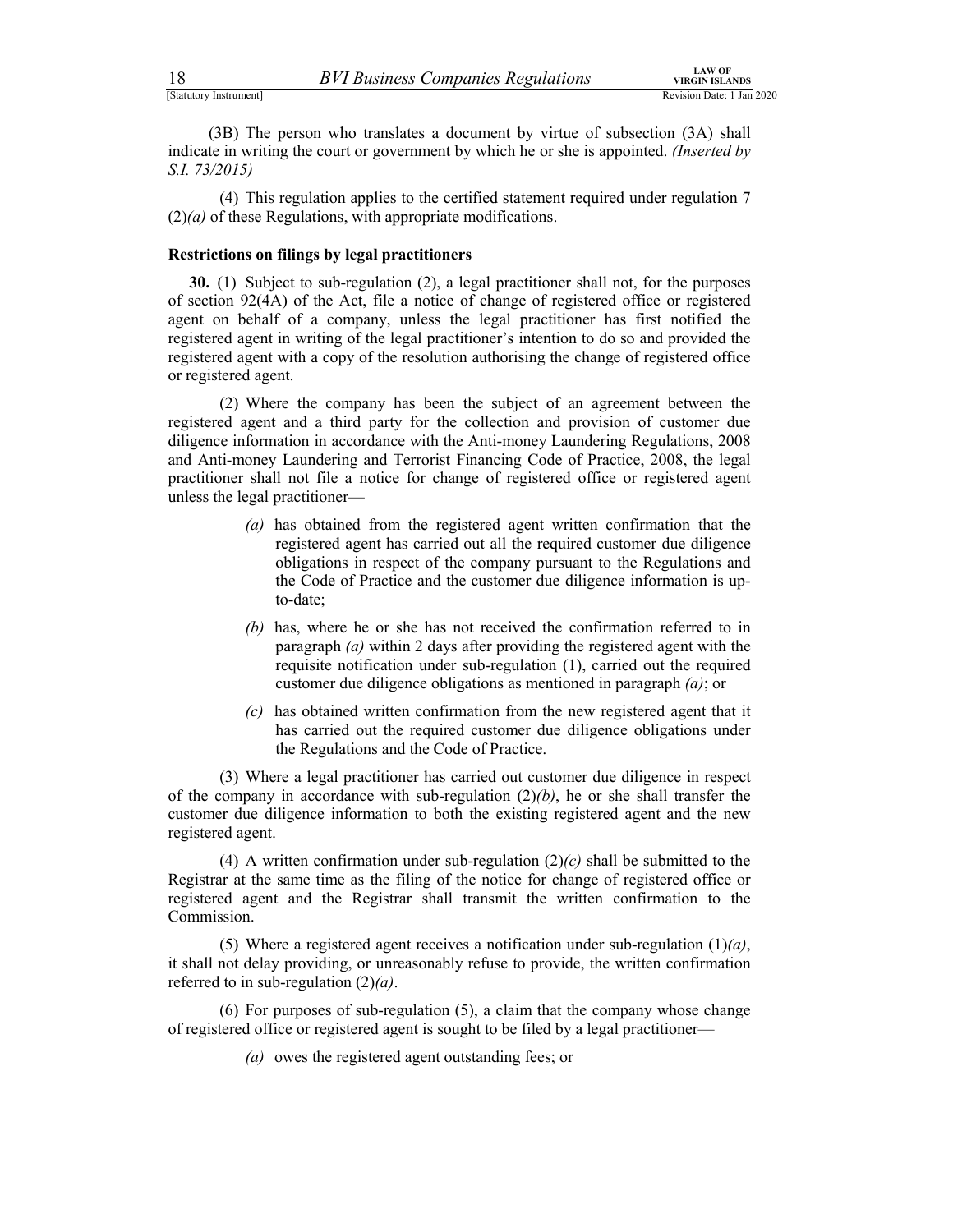- 
- LAW OF<br>
VIRGIN ISLANDS<br>
STALLOTY INSTANDS (STALLOTY INSTANDS FORD TO ALCORD THE UPPER THE UPPER THE UPPER THE UPPER THE UPPER THE UPPER THE UPPER THE UPPER THE UPPER THAT OF A UPPER THE UPPER THE UPPER THE UPPER THE UPPER (b) has unsatisfied contractual obligations, whether with the registered agent or otherwise and whether or not pursuant to an agreement,

shall not be reason for any delay or constitute a reasonable claim.

 (7) The reference to "customer due diligence" in sub-regulation (2) shall be construed in accordance with section 19(1) of the Anti-money Laundering and Terrorist Financing Code of Practice, 2008.

(Inserted by S.I. 73/2015)

#### Methods of proving service of documents

31. (1) For purposes of section  $101(2)$  of the Act, the service of a document on a company may be proved by any of the following methods—

- (a) by properly addressing, preparing and posting an envelope containing the document to the address for service;
- (b) by personal service;
- (c) by direct delivery to the secretary or clerk of the company's registered agent; and
- (d) by email attaching the document.
- (2) Where a document is served—
	- (a) by post, the document shall, unless the contrary is proved, be deemed to have been served at the time when the envelope would have been received in the ordinary course of post;
	- (b) by personal service, the document is considered served at the time when the document is received by the person on whom it is served, whether or not receipt of the document has been signed for;
	- (c) by direct delivery, the document is considered served on the secretary or clerk at the time when the secretary or clerk received it, whether or not receipt of the document has been signed for; and
	- (d) by email, the document is considered served at the time at which it is shown to have been sent electronically if sent to the correct address.
- (3) Where a document has been served by email—
	- (a) the original of the document shall be sent by post; and
	- (b) it shall not matter whether the document was served in a scanned or other form so long as it is legible and in the form of the original document.

(Inserted by S.I. 73/2015)  $\frac{1}{2}$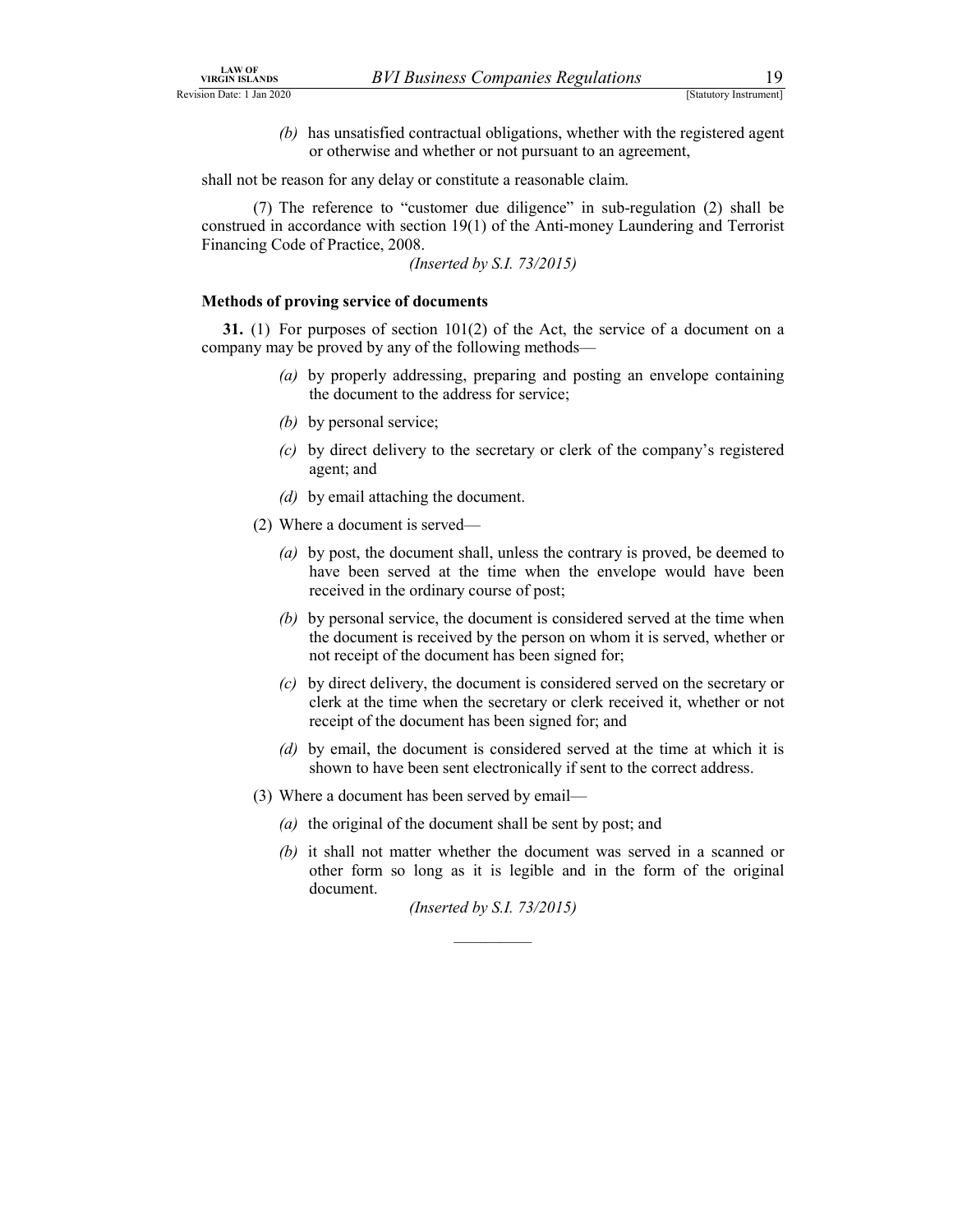## (Regulation 2(1))

## PERMITTED CHARACTERS

- 
- 20 *BVI Business Companies Regulations* view<br>
Statutory Instrument<br> **1.** The letters A to Z, in lower and upper case.<br>
2. Subject to regulation 3(2), the numerals 0 to 9.<br>
3. Any roman numerals. 2. Subject to regulation 3(2), the numerals 0 to 9.
- 3. Any roman numerals.
- 

| <b>20</b><br>[Statutory Instrument] |                                                        |                      | <b>BVI Business Companies Regulations</b>                  |                        | ${\rm LAW~OF}$ VIRGIN ISLANDS<br>Revision Date: 1 Jan 2020 |
|-------------------------------------|--------------------------------------------------------|----------------------|------------------------------------------------------------|------------------------|------------------------------------------------------------|
|                                     |                                                        | <b>SCHEDULE 1</b>    |                                                            |                        |                                                            |
|                                     |                                                        | (Regulation $2(1)$ ) |                                                            |                        |                                                            |
|                                     |                                                        |                      | PERMITTED CHARACTERS                                       |                        |                                                            |
|                                     | 1. The letters A to Z, in lower and upper case.        |                      |                                                            |                        |                                                            |
|                                     | 2. Subject to regulation $3(2)$ , the numerals 0 to 9. |                      |                                                            |                        |                                                            |
| 3. Any roman numerals.              |                                                        |                      |                                                            |                        |                                                            |
|                                     | 4. The following punctuation marks:                    |                      |                                                            |                        |                                                            |
| Full stop                           |                                                        |                      |                                                            |                        |                                                            |
| Comma                               |                                                        |                      | $\cdot$                                                    |                        |                                                            |
| Dash                                |                                                        |                      |                                                            |                        |                                                            |
| Underscore                          |                                                        |                      |                                                            |                        |                                                            |
| Apostrophe                          |                                                        |                      | $2 - 1$<br>$\boldsymbol{\zeta}$                            |                        |                                                            |
| <b>Brackets</b>                     |                                                        |                      |                                                            |                        |                                                            |
|                                     | <b>Exclamation</b> mark                                |                      | 1                                                          |                        |                                                            |
|                                     | Question mark                                          |                      | $\overline{?}$                                             |                        |                                                            |
|                                     | Inverted commas                                        |                      | $\mathsf{G}\,\mathsf{G}$<br>, ,<br>$\overline{\mathbf{u}}$ |                        |                                                            |
| 5. The following symbols:           |                                                        |                      |                                                            |                        |                                                            |
| $\textcircled{\scriptsize a}$       | $\&$<br>$\ast$                                         | $\sqrt{ }$           | $\,<\,>$<br>$\setminus$                                    | $\! + \!\!\!\!$<br>$=$ | $\#$                                                       |

6. The Registrar may, generally or on a case–by–case basis, permit the use of—

(a) accents with one or more letters; and

 $(b)$  symbols that indicate a particular currency.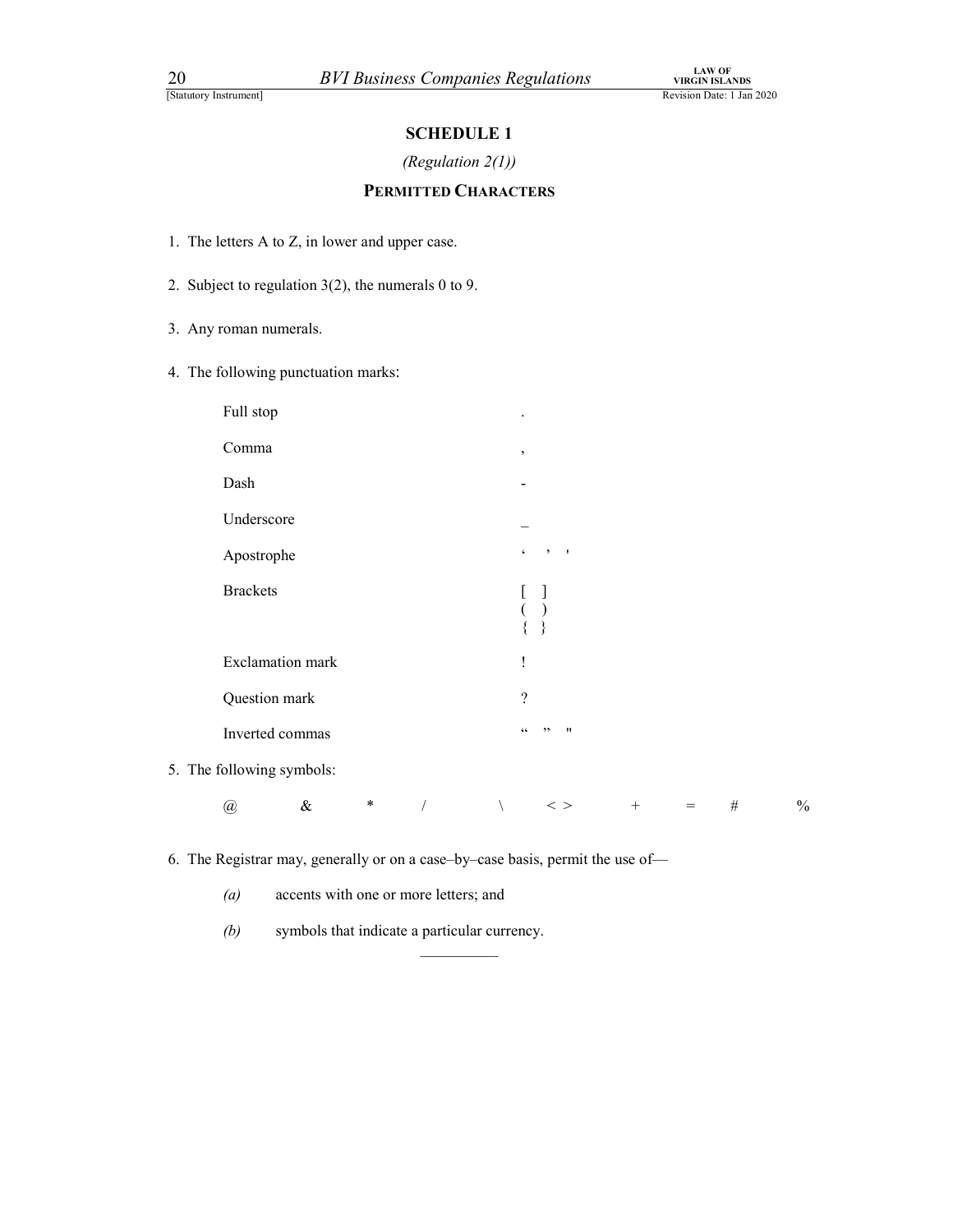#### (Regulation 27)

## ness Companies Regulations<br>
SCHEDULE 2<br>
SCHEDULE 2<br>
(Regulation 27)<br>
SOF PROCEDURE FOR<br>
V REVIEW ADVISORY COMMITTEE RULES OF PROCEDURE FOR THE COMPANY LAW REVIEW ADVISORY COMMITTEE

#### Chairmanship of the Committee

1. Pursuant to section 228A(4) of the Act, the chairman of the Committee is the Managing Director of the Commission, or such other person as the Managing Director may designate.

#### Meetings of the Committee

2. (1) Meetings of the Committee shall be called by the Chairman sending, or causing to be sent, to each member of the Committee a notice setting out the date, time and place of the meeting and including an agenda of the matters to be considered at the meeting.

 (2) On the written request of a member of the Committee, the Chairman may, but is not obliged to, call a meeting of the Committee. A member making a request under this paragraph shall indicate in writing the reasons for his or her request and the matters that or she wishes to be considered at the meeting.

 (3) A notice calling a meeting of the Committee shall be sent at least 4 business days prior to the date of the meeting.

 (4) The Committee shall meet at such intervals as the Chairman considers necessary to enable it to discharge its functions.

 (5) Members of the Committee may, by written notice to the Chairman given at least 2 business days prior to the date of the meeting, suggest additional matters for inclusion in the agenda for the meeting.

 (6) The Chairman shall not be obliged to add any matters suggested under subparagraph (5) to the agenda, but if he or she agrees to do so, he or she shall cause a revised agenda to be circulated to each committee member no later than the day before the date of the meeting.

 (7) The Chairman shall preside at every meeting of the Committee at which he or she is present and, in his or her absence, the meeting shall be presided over by—

- (a) such person as the Chairman has designated to preside at the meeting; or
- (b) if the Chairman has not designated any person to preside over the meeting, the Deputy Managing Director (Regulation) of the Commission or such other senior officer of the Commission present at the meeting.

#### Quorum

- 3. (1) The quorum of the Committee is 5 members of which—
	- (a) at least 2 shall be officers of the Commission; and
	- (b) at least 2 shall be non-Commission members of the Committee.

 (2) If during the course of a meeting of the Committee, the quorum is not met, the meeting shall either be adjourned until the required quorum is met or to another date.

 (3) No meeting shall be convened or proceeded with in the absence of the required quorum.